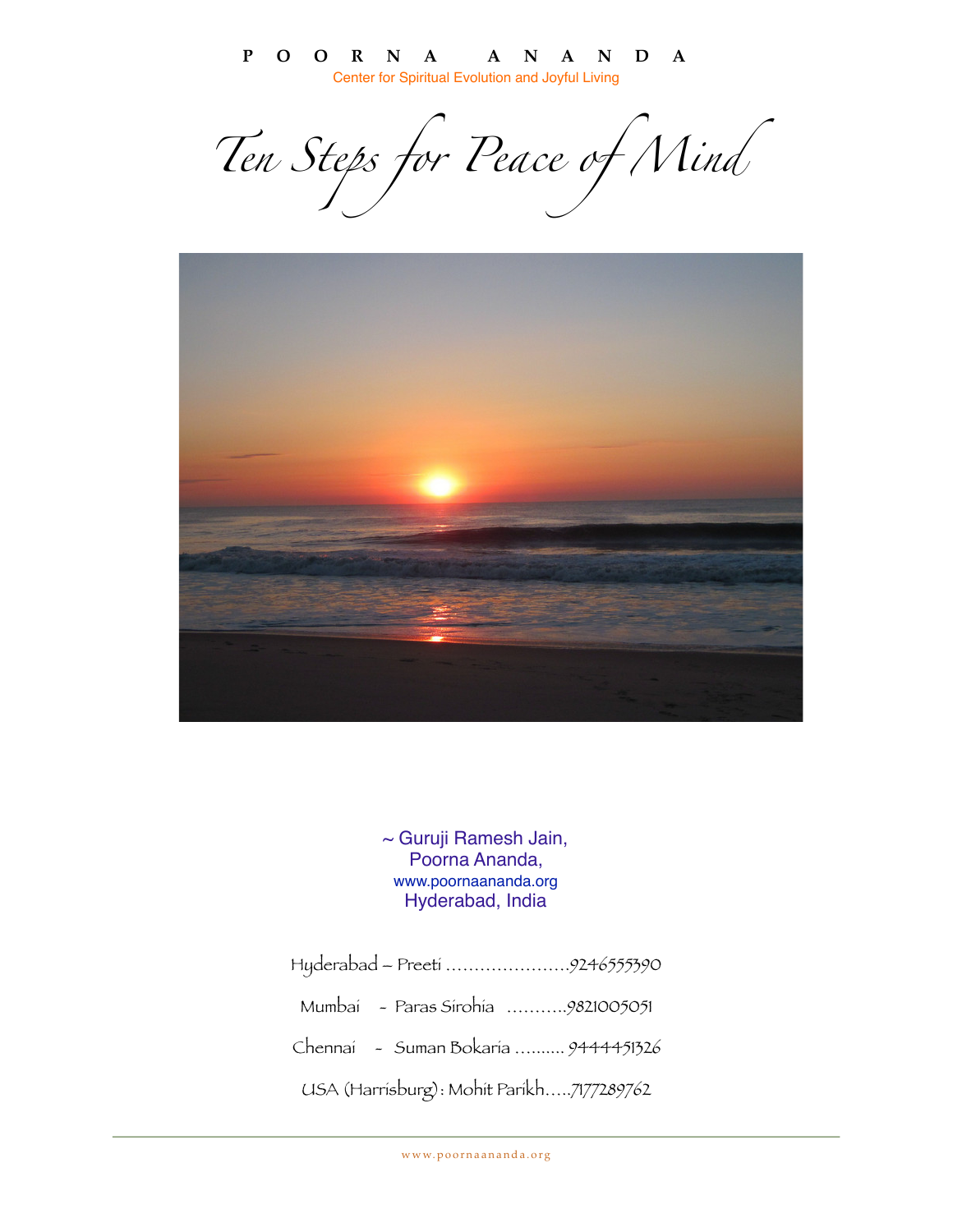*[Ten Steps for Peace of Mind](http://mikellsgems.livejournal.com/116750.html)*

More wisdom from Guruji Ramesh Jain!

#### **1. Do Not Interfere In Others' Business Unless Asked**

Most of us create our own problems by interfering too often in others' affairs. We do so because somehow we have convinced ourselves that our way is the best way, our logic is the perfect logic and those who do not conform to our thinking must be steered to the right direction, our direction. This thinking denies the existence of individuality and consequently the existence of God.. God has created each one of us in a unique way. No two human beings can think or act in exactly the same way. All men or women act the way they do because God within them prompts them that way. Mind your own business and you will keep your peace.

### **2. Forgive And Forget**

This is the most powerful aid to peace of mind. We often develop ill feelings inside our heart for the person who insults us or harms us. We nurture grievances. This in turn results in loss of sleep, development of stomach ulcers, and high blood pressure. This insult or injury was done once, but nourishing the grievance goes on forever by constantly remembering it. Get over this bad habit. Life is too short to waste on such trifles. Forgive, forget, and march on. Love flourishes in giving and forgiving.

#### **3. Do Not Crave Recognition**

This world is full of selfish people. They seldom praise anybody without selfish motives. They may praise you today because you are in power, but when you are powerless, they will forget your achievement and will start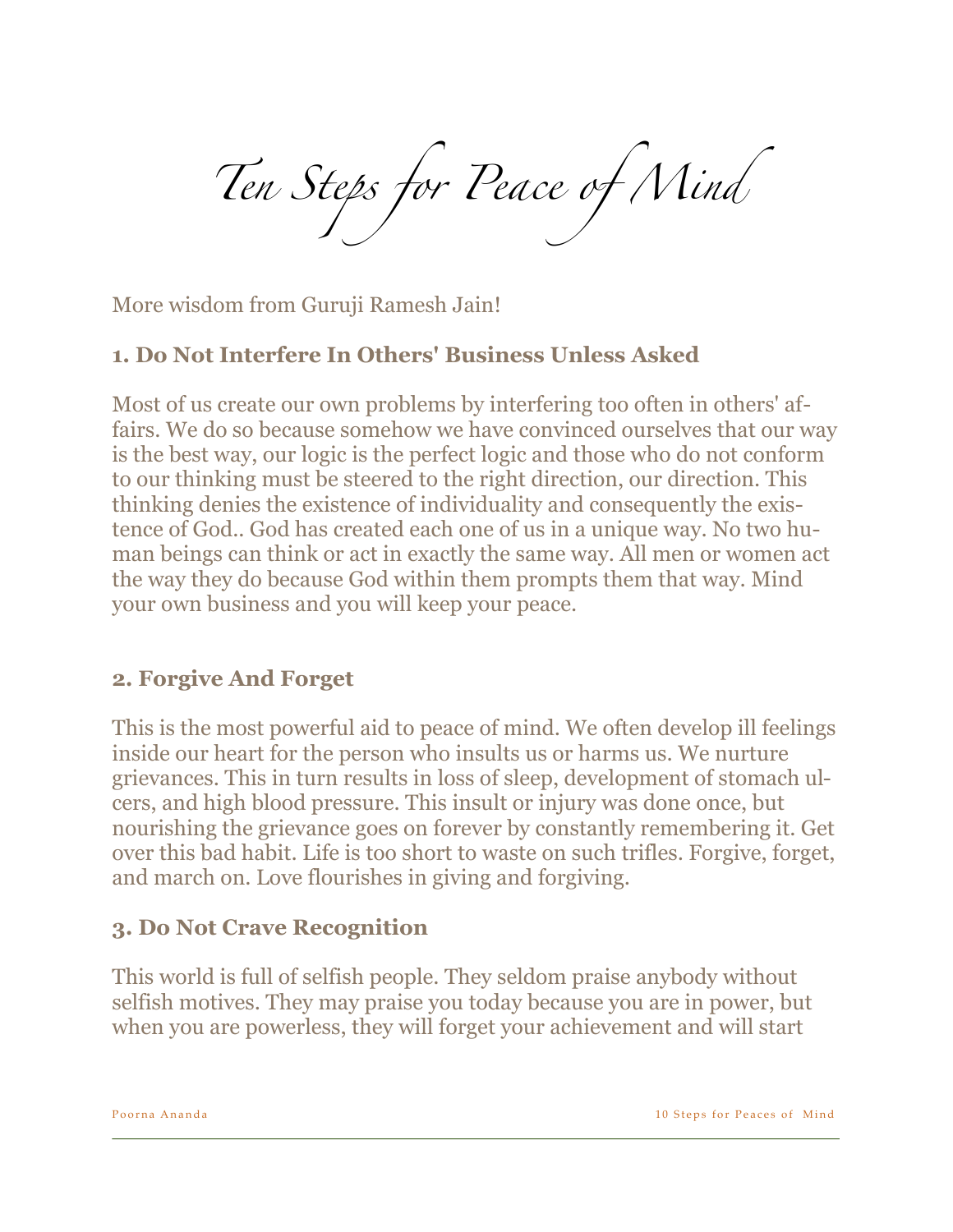finding faults in you. Their recognition is not worth the aggravation. Do your duties ethically and sincerely.

## **4. Do Not Be Jealous**

We all have experienced how jealousy can disturb our peace of mind. You know that you work harder than your colleagues in the office, but sometimes they get promotions; you do not. You started a business several years ago, but you are not as successful as your neighbor whose business is only one year old. There are several examples like these in everyday life. Should you be jealous? No. Remember every life is shaped by his/her destiny, which has now become his/her reality. If you are destined to be rich, nothing in the world can stop you. If you are not so destined, no one can help you either. Nothing will be gained by blaming others for your misfortune. Jealousy will not get you anywhere; it will only take away your peace of mind.

# **5. Change Yourself According To The Environment**

If you try to change the environment single-handedly, the chances are you will fail. Instead, change yourself to suit your environment. As you do this, even the environment, which has been unfriendly to you, will mysteriously change and seem congenial and harmonious.

# **6. Endure What Cannot Be Cured**

This is the best way to turn a disadvantage into an advantage. Every day we face numerous inconveniences, ailments, irritations, and accidents that are beyond our control... If we cannot control them or change them, we must learn to put up with these things. We must learn to endure them cheerfully. Believe in yourself and you will gain patience, inner strength and will power.

# **7. Do Not Bite Off More Than You Can Chew**

This maxim needs to be remembered constantly. We often tend to take more responsibilities than we are capable of carrying out. This is done to satisfy our ego. Know your limitations. . Why take on additional loads that